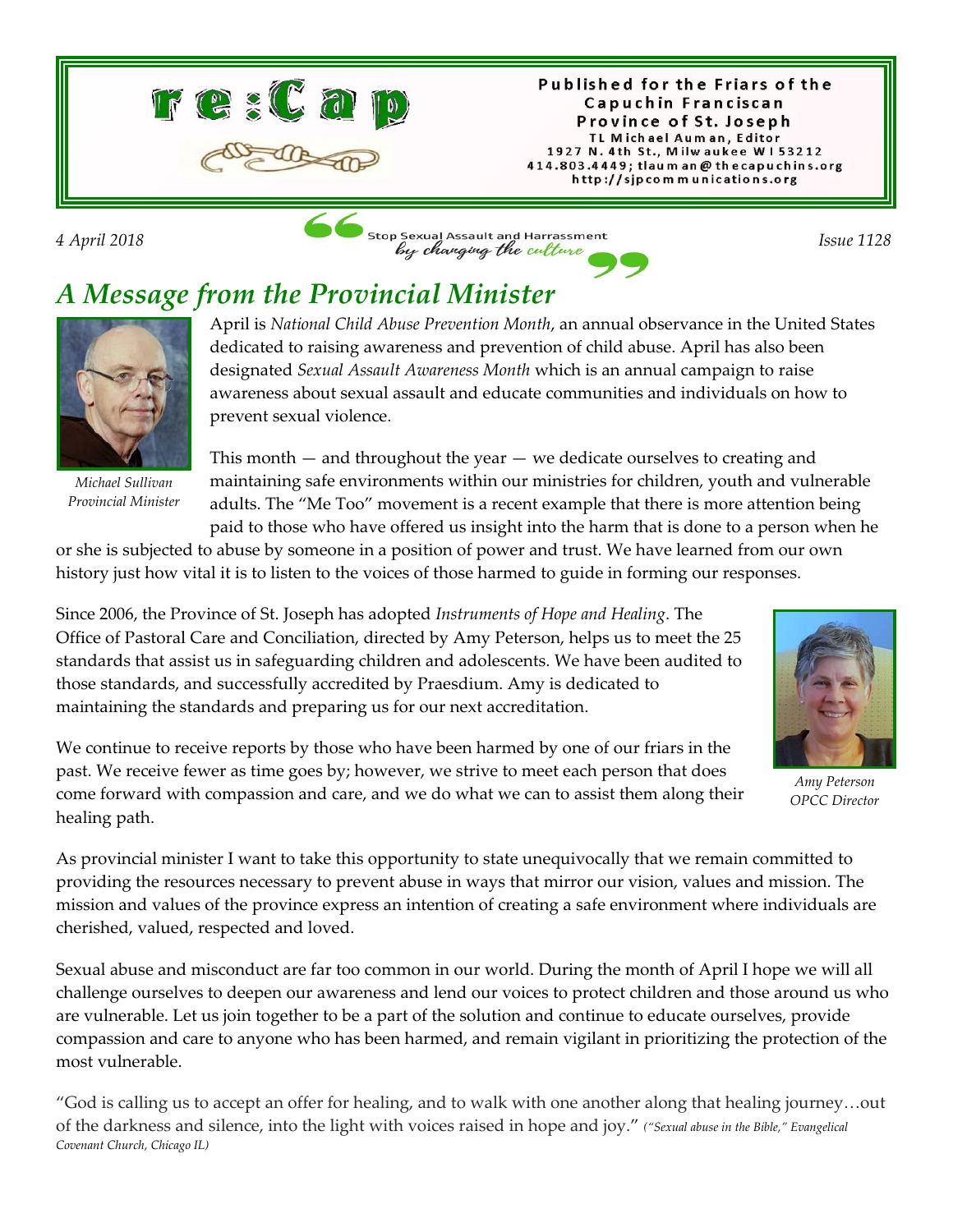## *A Message from the General Minister*



*Mauro Jöhri General Minister*

Dear brothers, it's Easter and I want to send my good wishes.

We know, however, that Easter follows Good Friday. The cross comes first. Jesus embraced the cross until death and then rose



again. Have you ever wondered how Francis, our founder, experienced Easter? It seems to me that above all it was on La Verna – when he felt alone and abandoned by his friars, when he was asking himself over and over, My God, who are You and who am I? It was then that he found himself before the crucified, and when he identified himself with the same crucified one. He received the stigmata, and in that moment he embraced both the crucified and his own cross as well. Thus Francis became able to say: You are good, all good,

the highest good; You are beauty, You are meekness. This is my hope for all of you, that you do not fear to embrace your crosses, your sufferings and difficulties, because it is by means of them that you will find an experience of Easter in your lives. *Brothers! Happy Easter!*



## *April 4th 1968: A Day of Infamy*

Martin Luther King's death 50 years ago shook the nation, inspired outpourings of grief, rage, and in some quarters, relief. Two months later, Robert F. Kennedy was killed and mourning shifted, the news cycle moved on. In the years that followed, the Lorraine Motel slowly fell into disrepair until, in 1991, it was rescued and reopened as the National Civil Rights Museum. An expansion in 2014 brought in new visitors. And the  $50<sup>th</sup>$  anniversary of the King assassination, coming now as it does in a politically sundered, racially fraught year, should bring in more, with a special exhibition, starting April 4, comparing contemporary events like the

Occupy movement and the Living Wage Campaign with King's Poor People's Campaign and sanitation strike.

What they'll find in its permanent collection is a monument to a movement and, secondarily, to a man, in a display that focuses on difficult, sometimes ambiguous historical data more than on pure celebration. And they'll find, if they are patient, useful information for the 2018 present, and for the future.

My guess is that if Martin Luther King Jr. of 1968 were to return to 2018 America, he would be unsurprised by some of what he'd find: the staggering numbers of black men in jail; the recurrent killings of unarmed black youths by

police; the emboldened presence of white supremacism. As a leader, he shaped a great humanitarian movement; as a thinker, he came to understand humanism's deep flaws.

The emphasis of the present-day protest movements is on inclusion: equal salaries, equal education, the right to marry. The goal is to get a share in the system. The civil rights movement began with that goal too, then realized that the system was the problem. King eventually came to this conviction, and in some ways it made the end of his life hard, complicated and unsettled.

The sermon King gave the night before he died was somber and cautionary but also gave reason for hope. "Only when it's dark enough," he said, "can you see the stars."

*(The above is excerpted from* The New York Times, *article by Holland Cotter)*

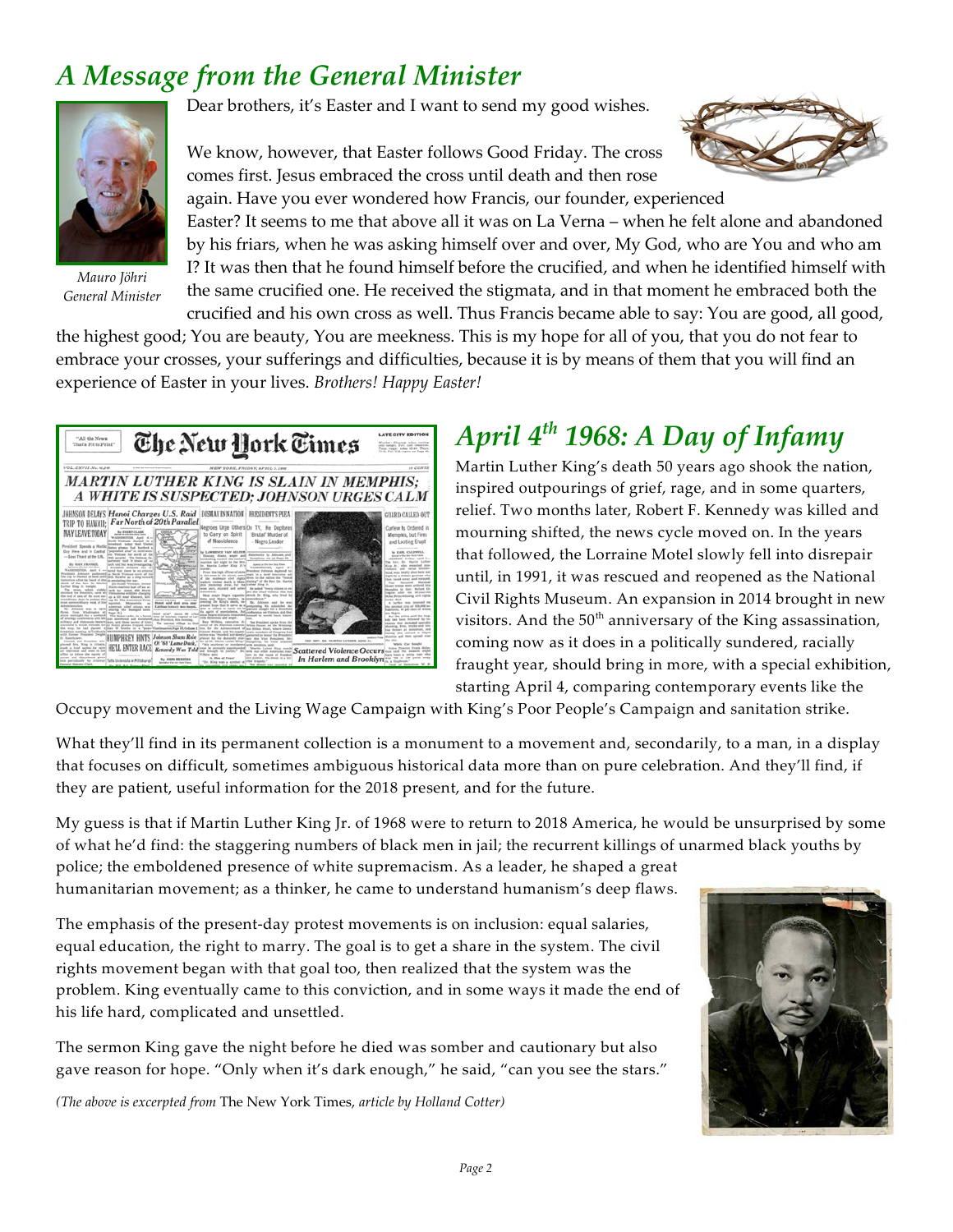# *Friar honored for teaching immigrants*

John Scherer recently received an outstanding educator award from the McKinley Park Civic Association in Chicago. John teaches English to immigrants *regardless of status.* John is a member of the province's formation team, and lives with the St. Clare Community in Chicago.

## *We saw you at the Patronal Feastday celebration in Milwaukee*



*John Scherer (right) with Steve Kropp*



Each year, the Holocaust Memorial Day Trust chooses a different theme to enable audiences on Holocaust Memorial Day (11 April) to learn something new about the past, and to make it easier for activity organizers to create fresh and engaging activities. Every theme is relevant to the Holocaust, Nazi Persecution and to each subsequent genocide, and has the life stories of those who were murdered and those who survived at its heart – as well as the experiences of resisters, rescuers and witnesses.

Words have a mighty power, articulating in writing or speech what is otherwise unsaid. They can reflect thoughts, views and attitudes, and can also play an active role in shaping them. Kind words can take on disproportionate power in times of intimidation and insecurity, where some people are victimized and persecuted. Words used to good effect can restore hope, courage or faith. Words can challenge prevailing views and can state solidarity. Words that are used to ill-effect, when seen or heard, can normalize what might otherwise have been considered too extreme. Harsh words, or words that feed negative stereotypes, can fuel tensions, increase vulnerability and even incite violence.

Today, bombarded with information and relentless social media, we may find ourselves filtering out what we do not want to hear, and are in danger of listening only to what we want to hear — words which can reinforce our own prejudices. Are we equipped to recognize, and are we able to respond adequately to, propaganda? Will our words be backed up by action?

#### *Let's celebrate Holocaust Memorial Day by choosing our words carefully!*